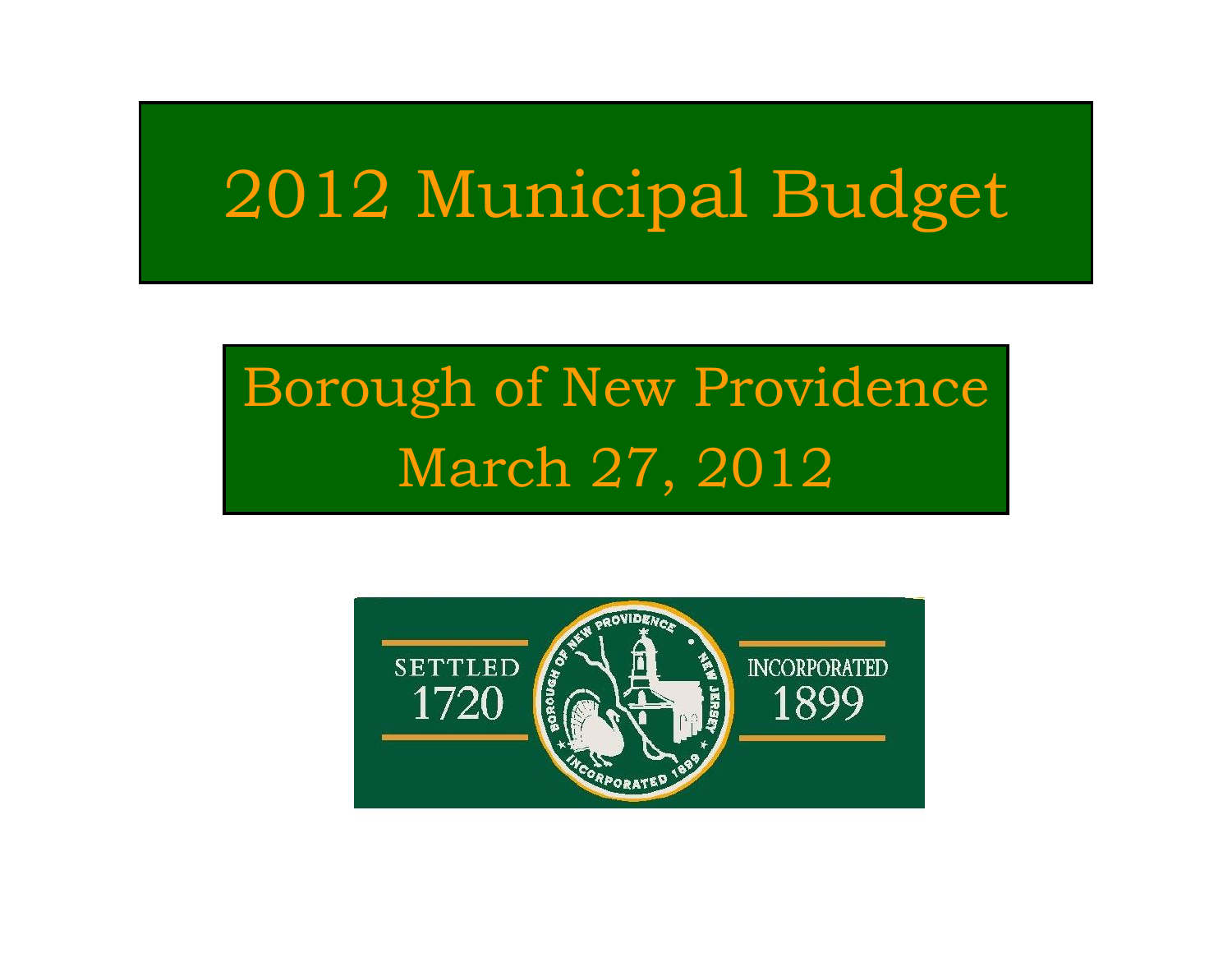#### **Overview**

- ¾ Owners of real property in New Providence pay real estate taxes based upon the assessed valuation of their property.
- $\triangleright$  Municipal governments collect the property tax for the benefit of three taxing entities;
	- ¾ **The Municipality** *The Mayor and Council control only this portion of your taxes.*
	- ¾ **Local Schools** *The school tax is determined by the Board of Education .*
	- ¾ **Union County** *The County budget is established by the County Freeholders.*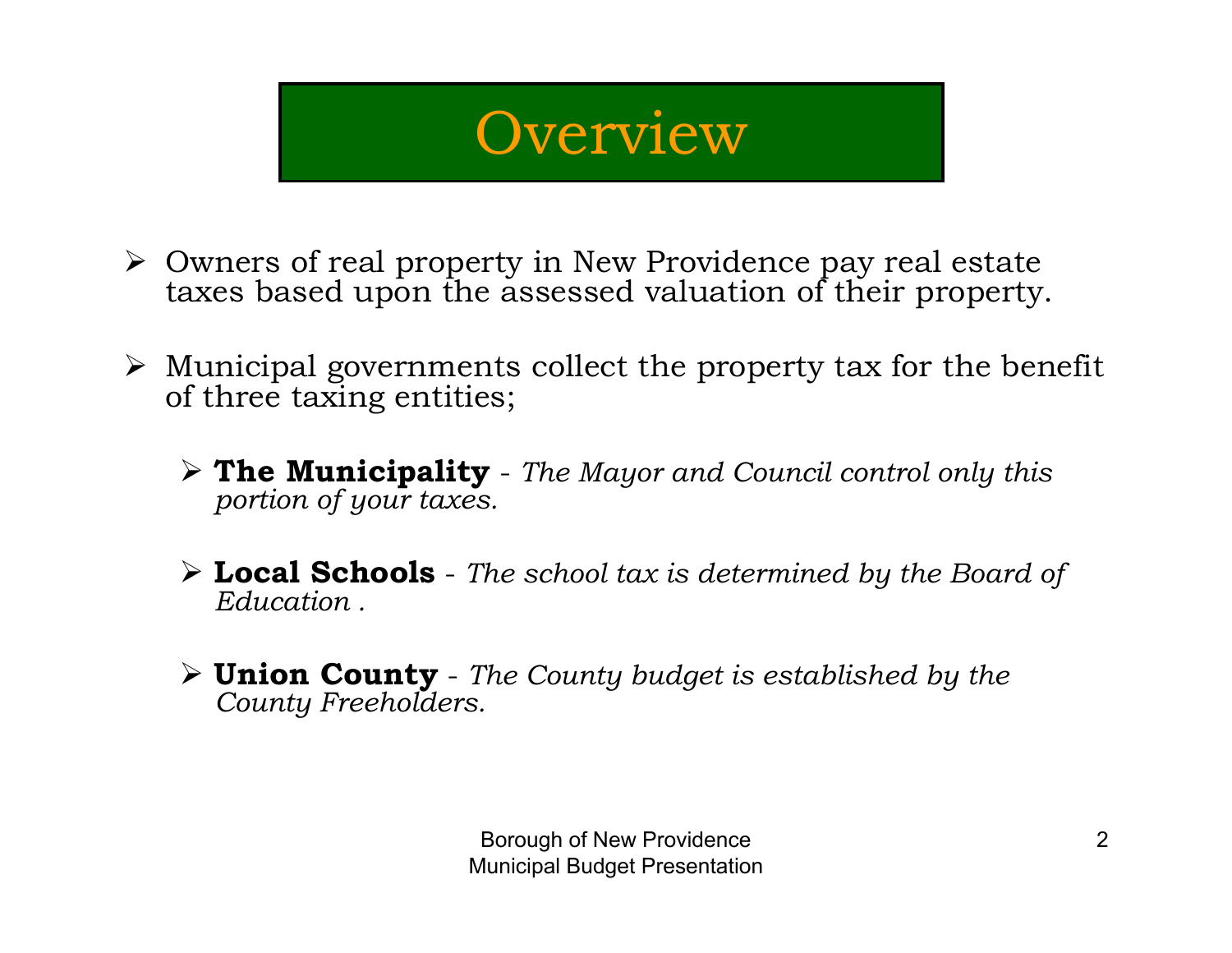#### Overview Continued

- In 2012, the approximate breakdown of the total tax bill between the Municipal, County and School Board is as follows:
	- Municipal 20.4% \$2,465 Library 1.5% \$ 182 Union County 20.4% \$2,465 Board of Education 57.7% \$6,968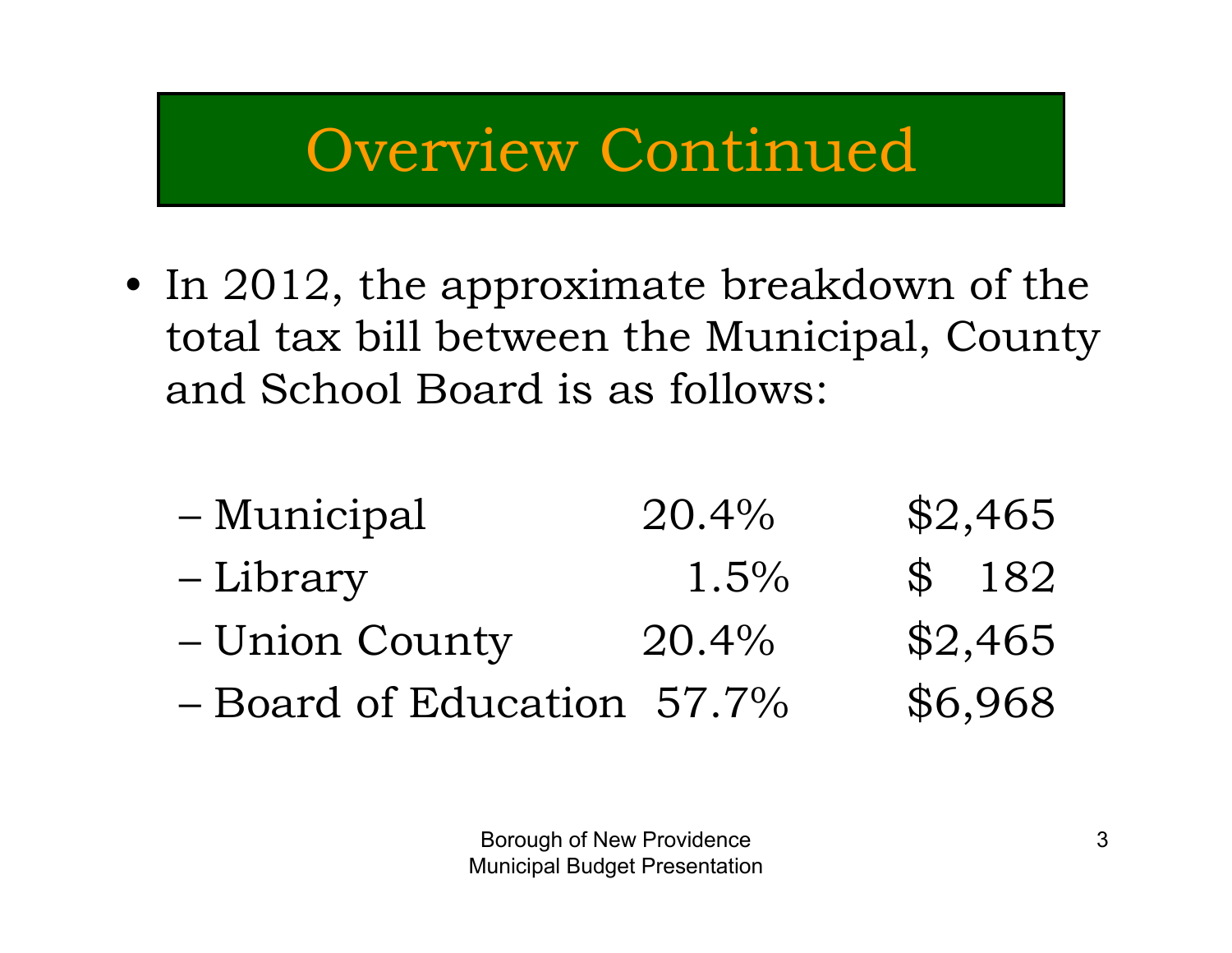### Main Municipal Budget Drivers

- The biggest challenges faced in preparing the 2012 municipal budget are:
	- ►Health Insurance Premium Increases \$80,000
	- ►Snow Removal & Other Public Works Services -\$155,000
	- ►Debt Service Increase \$175,000
	- ►Increase in Legal Fee \$45,000
	- ►Salary Increases (Union and non-union employees)
	- ►Reduced Surplus \$117,000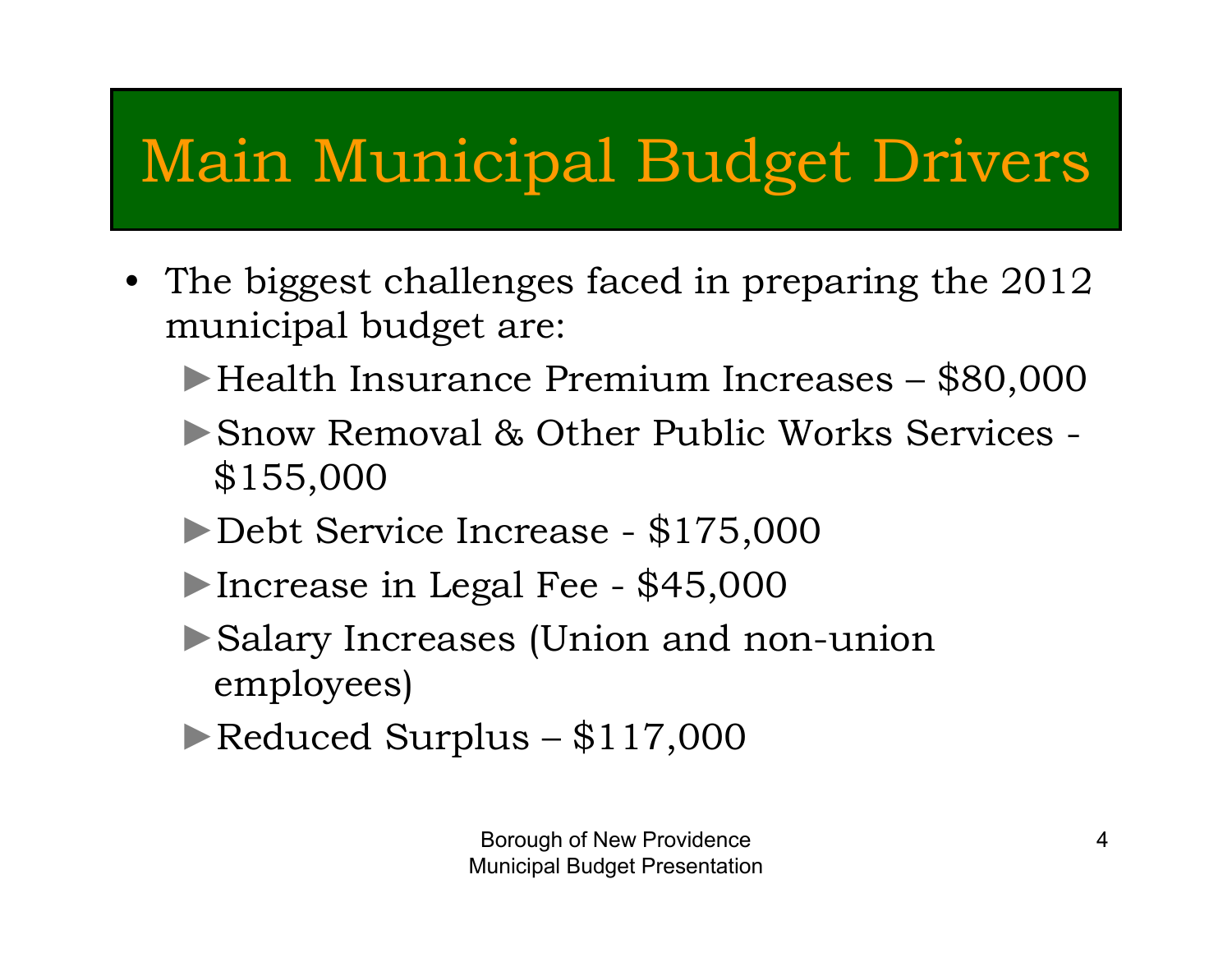## **Objectives**

- $\checkmark$  Maintain essential municipal services.
- $\checkmark$  Continue to seek out efficiencies to contain operating costs and overhead.
- $\checkmark$  Keep municipal tax increases within affordable limits.
- $\checkmark$  Seek grants wherever possible to fund operations and capital improvements.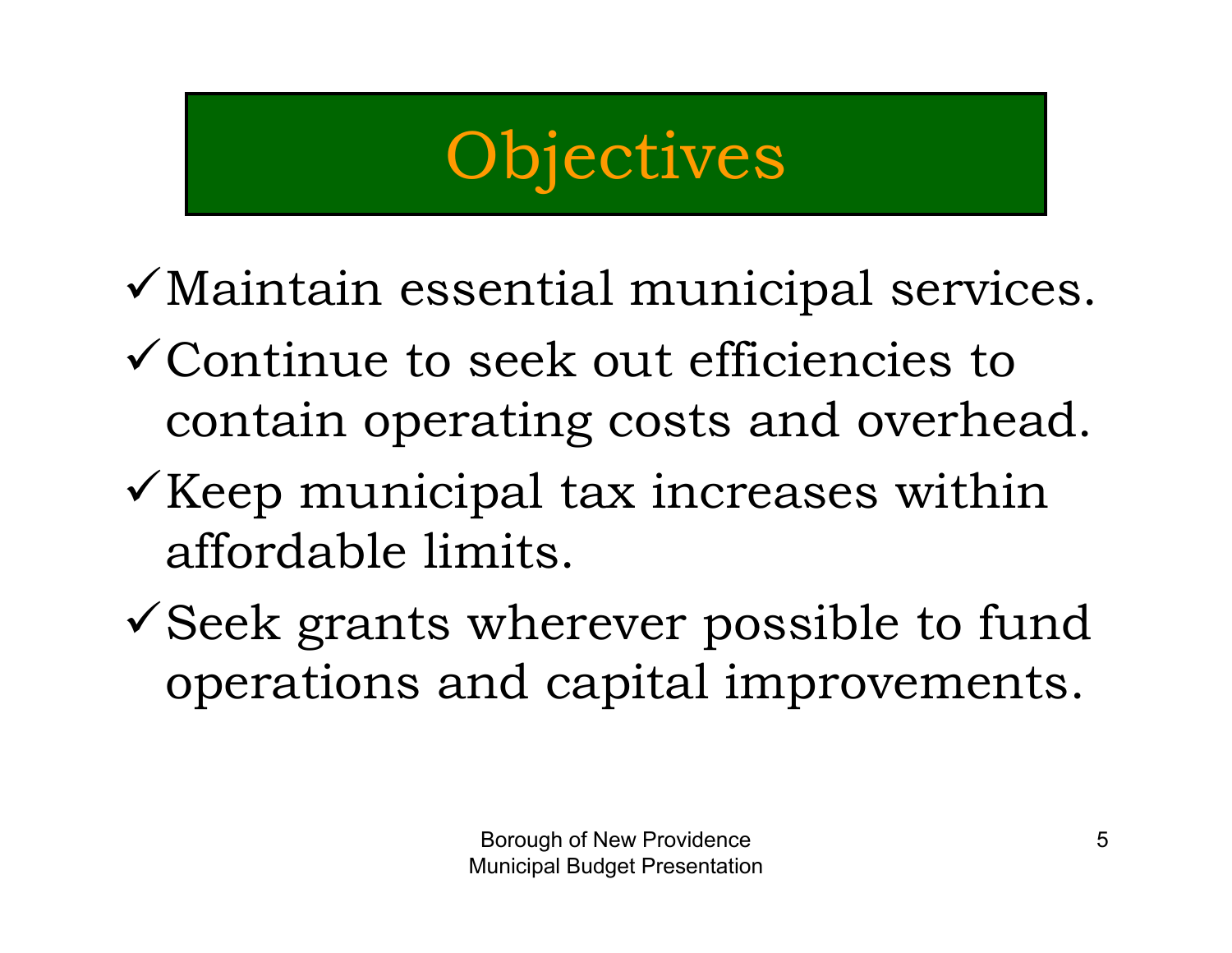#### 2012 Savings & Revenue Enhancements

- $\checkmark$  Reorganized department operations, reducing full-time staff by one person saving approximately \$85,000 in salary and benefits.
- $\checkmark$  New Revenues from Shared Services agreement with Summit for Wastewater services - \$100,000
- $\checkmark$  New Revenues from Lucent Waste Water agreement - \$38,000
- $\checkmark$  Reverse Electricity Auction resulting in savings of 28% or \$60,000 annually.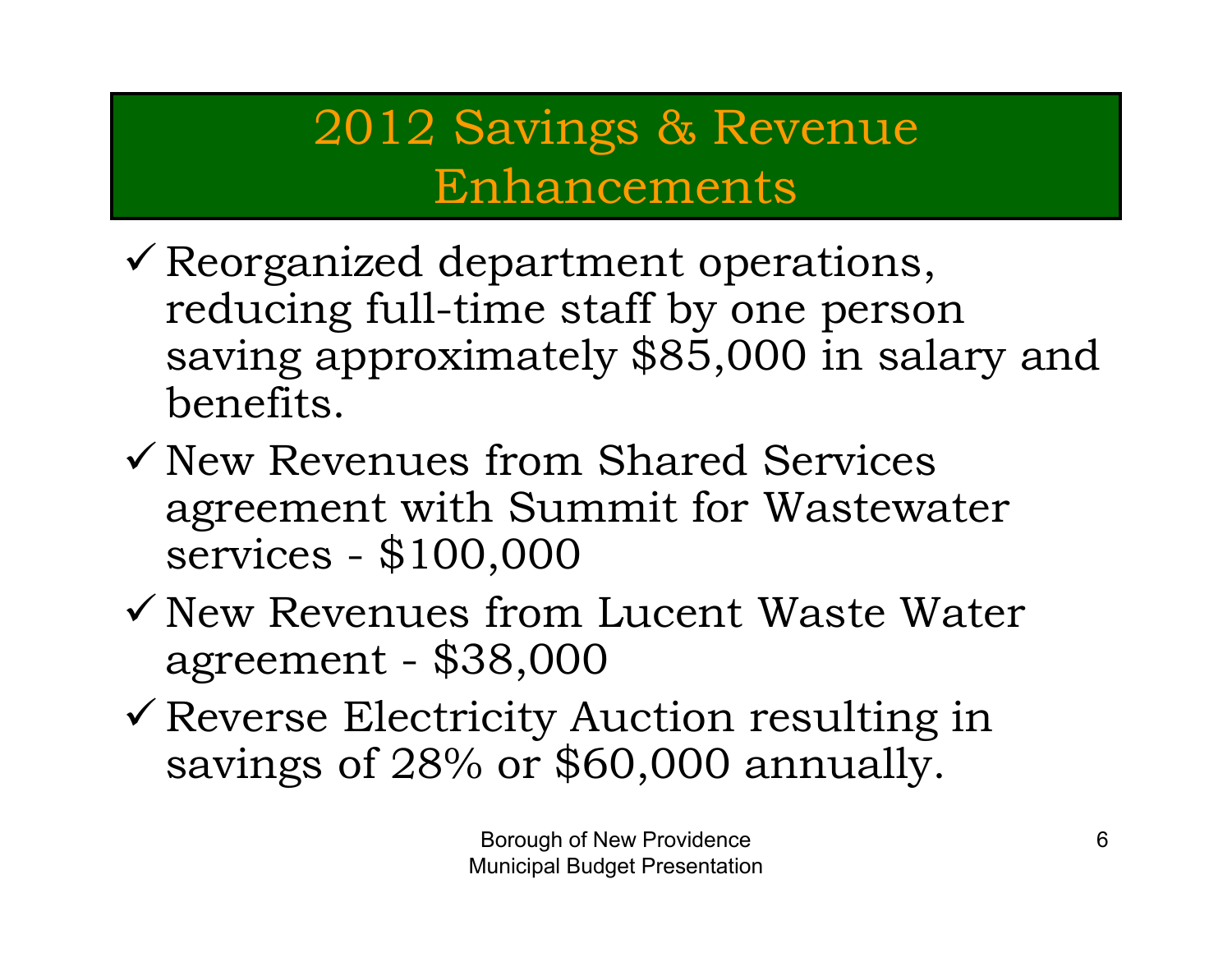#### Technology Enhancements

- • Enhanced web-site provides greater transparency of all borough related activities.
	- *Agendas with linked documents available to the public in advance of the council meetings.*
	- –*Video recording of the council meetings posted on the web-site.*
- • To support enhancements made over the past two years, the Borough Council authorized an upgrade to our servers and network. Last year, the borough launched:
	- *Digital Council Packets – A secure portal allows council members to view information to prepare for council meetings. Using a wireless connection in the council chamber, we have eliminated the need to prepare paper council packets, savings hundreds of copies for each meeting and approximately 400 labor hours annually.*
	- *ACH Tax Payments via the Borough's web-site – allowing residents to pay at their convenience.*
	- *PNC Processing Center to handle tax payments*

On-Line payments for:

- $\bullet$  Recreation Programs
	- *Parking Permits*
	- *Leaf Collection Permits*
	- *Tax Payments*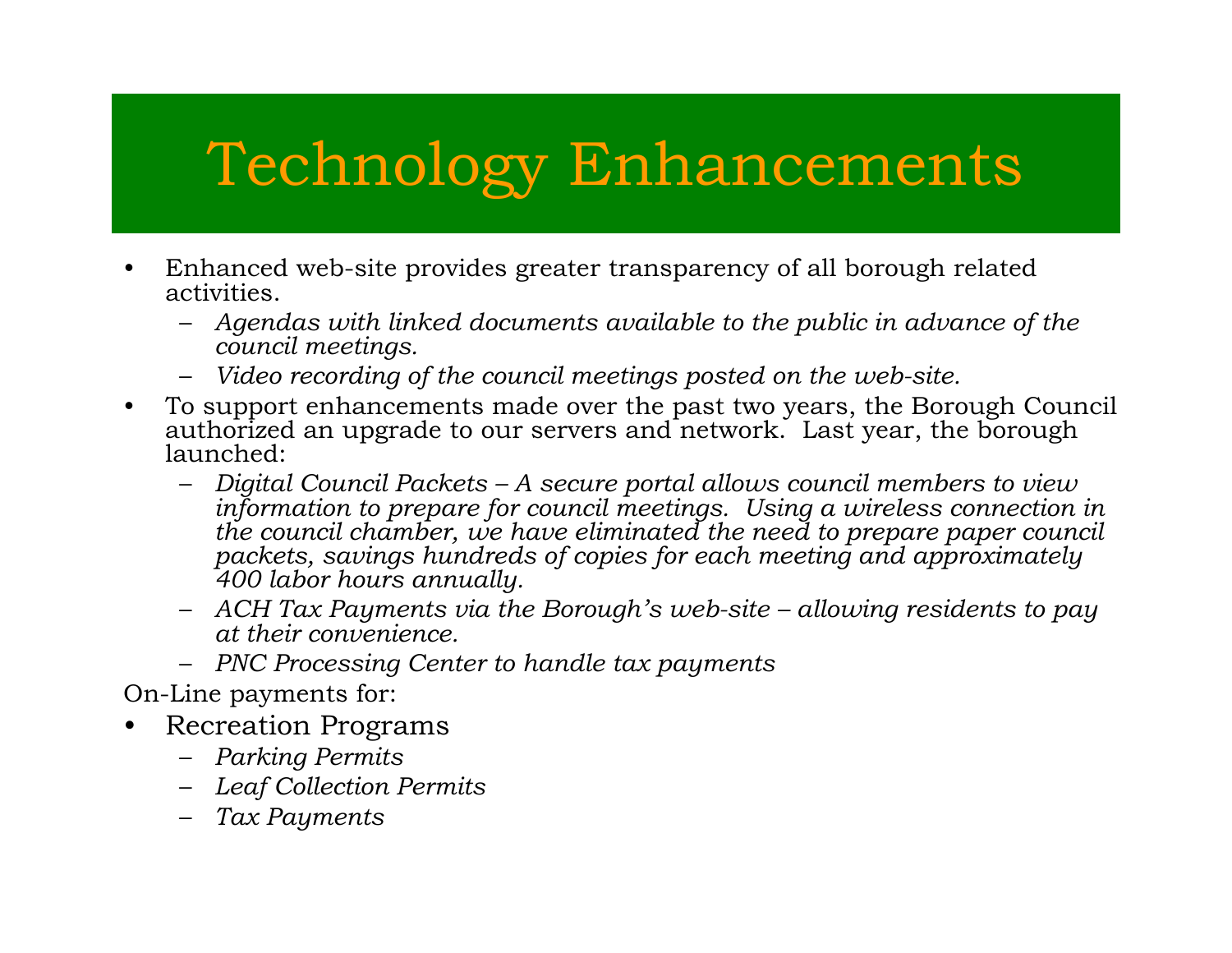#### Shared Service

- $\checkmark$  Board of Health Services with Westfield \$24,000
- 9 Cooperative Purchasing UC Solid Waste Agreement \$40,00 annually
- $\checkmark$  DPW Equipment Sharing Brine Machine Cost savings through sharing and labor hours saved through fewer snow plowing events.
- 9 Board of Education: Technology Services, School Resource Office and Office space in the Municipal Center
- 9 Shared Waste Water Operation with Summit. \$100,000
- 9 Shared Court operation with Berkeley Heights. \$24,000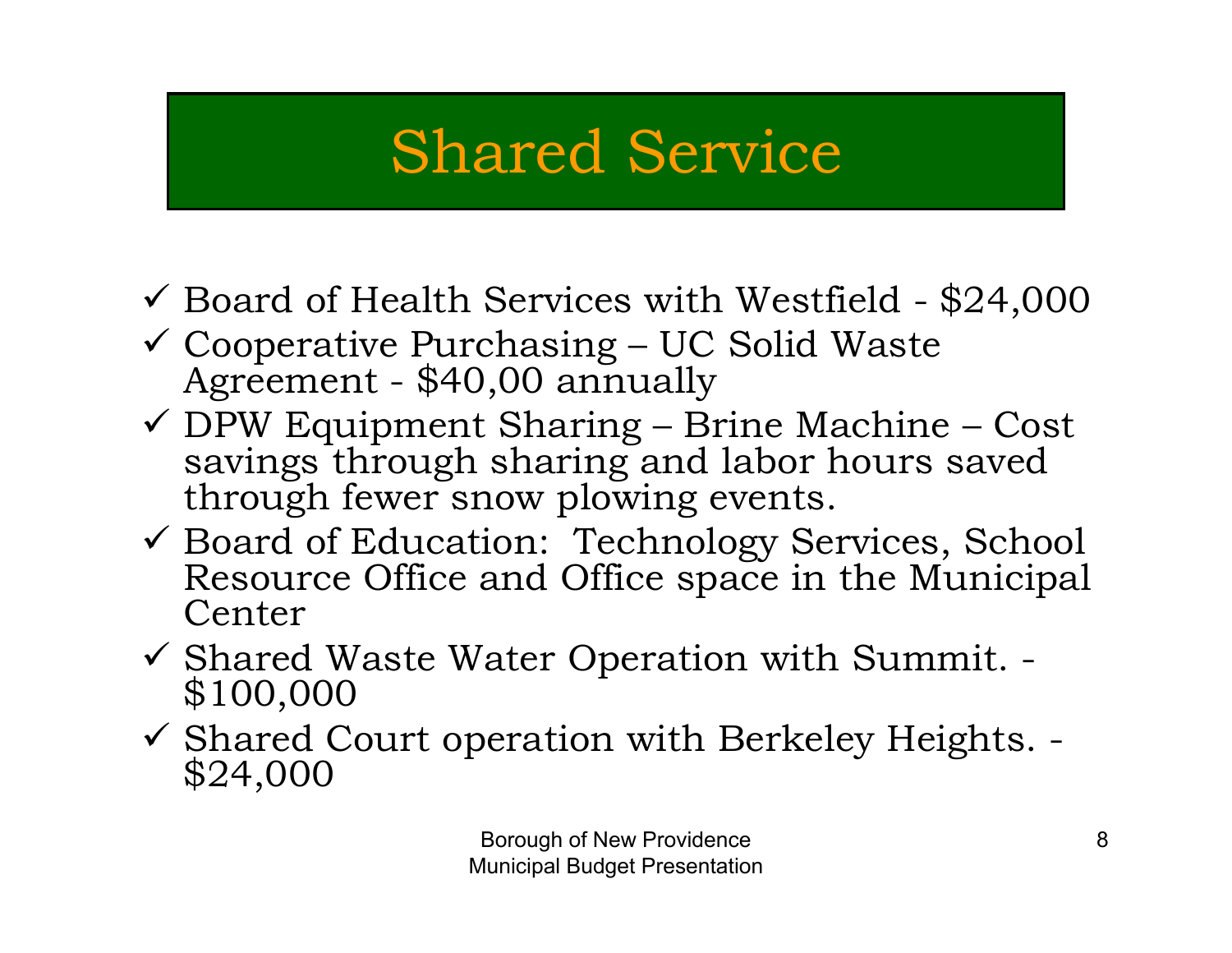## Municipal Tax Comparison

including Library tax

| 13 Year Impact On Average Assessed Value |           |  |
|------------------------------------------|-----------|--|
| Home                                     |           |  |
| Avg. Assessed Value                      | \$282,000 |  |
| 2012 Tax                                 | \$2,647   |  |
| 1999 Tax                                 | \$1,674   |  |
| 13 Year Tax Increase                     | \$973     |  |
| 13 Yr. Avg. Annual Increase              | \$75      |  |

| 1 Year Impact On Average Assessed Value |           |  |
|-----------------------------------------|-----------|--|
| Home                                    |           |  |
| Avg. Assessed Value                     | \$282,000 |  |
| 2012 Tax                                | \$2,647   |  |
| 2011 Tax                                | \$2,589   |  |
| 1 Year Tax Increase                     | \$58      |  |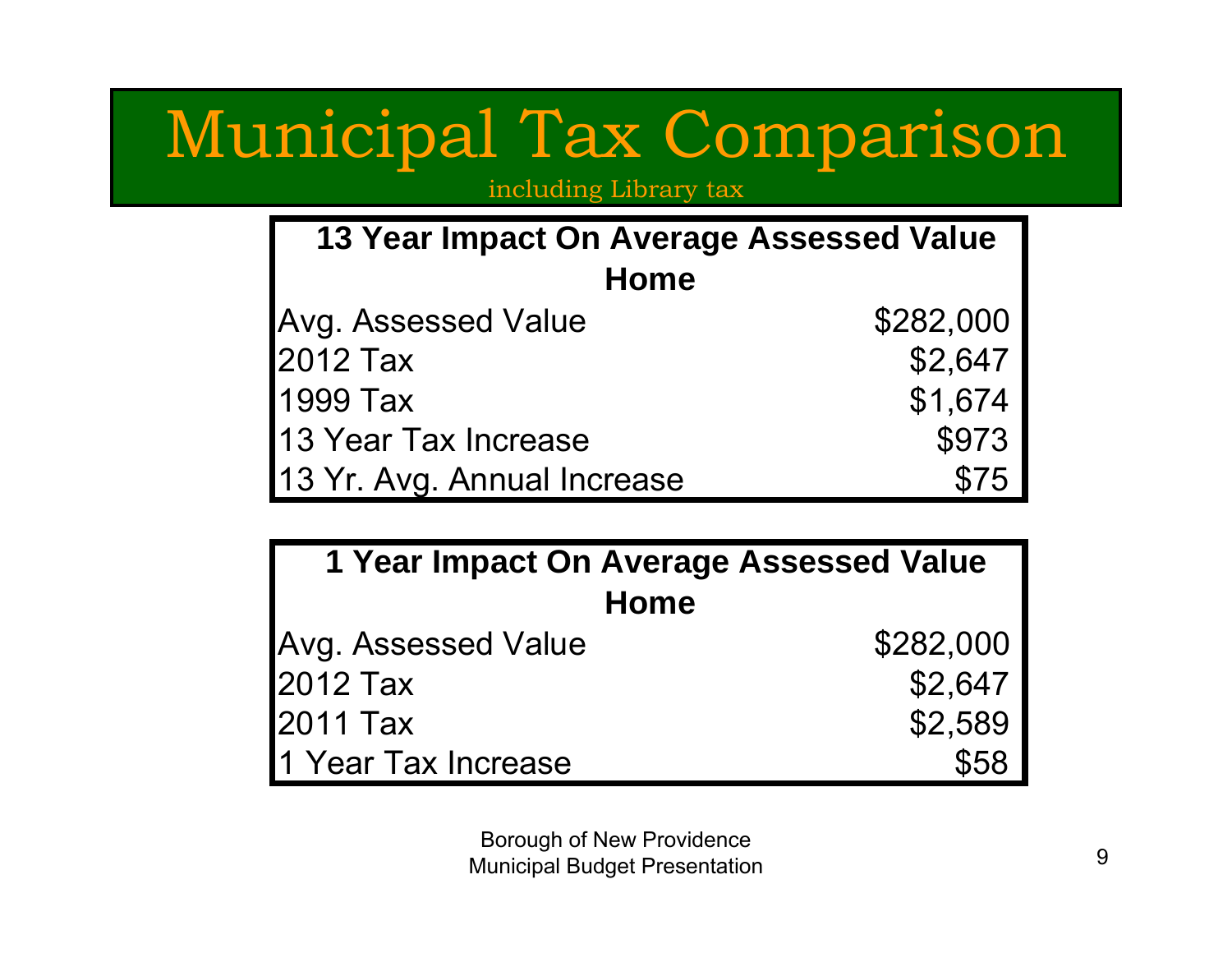## County Tax Comparison

| 13 Year Impact On Average Assessed Value |                  |  |
|------------------------------------------|------------------|--|
| <b>Home</b>                              |                  |  |
| Avg. Assessed Value                      | \$282,000        |  |
| 2012 Tax                                 | \$2465           |  |
| 1999 Tax                                 | \$1288<br>\$1092 |  |
| 13 Year Tax Increase                     |                  |  |
| 13 Yr. Avg. Annual Increase              | \$84             |  |

| 1 Year Impact On Average Assessed Value |           |  |
|-----------------------------------------|-----------|--|
| Home                                    |           |  |
| Avg. Assessed Value                     | \$282,000 |  |
| 2012 Tax                                | \$2465    |  |
| 2011 Tax                                | \$2355    |  |
| 1 Year Tax Increase                     | \$110     |  |

Borough of New Providence **Municipal Budget Presentation** 10<br>
Municipal Budget Presentation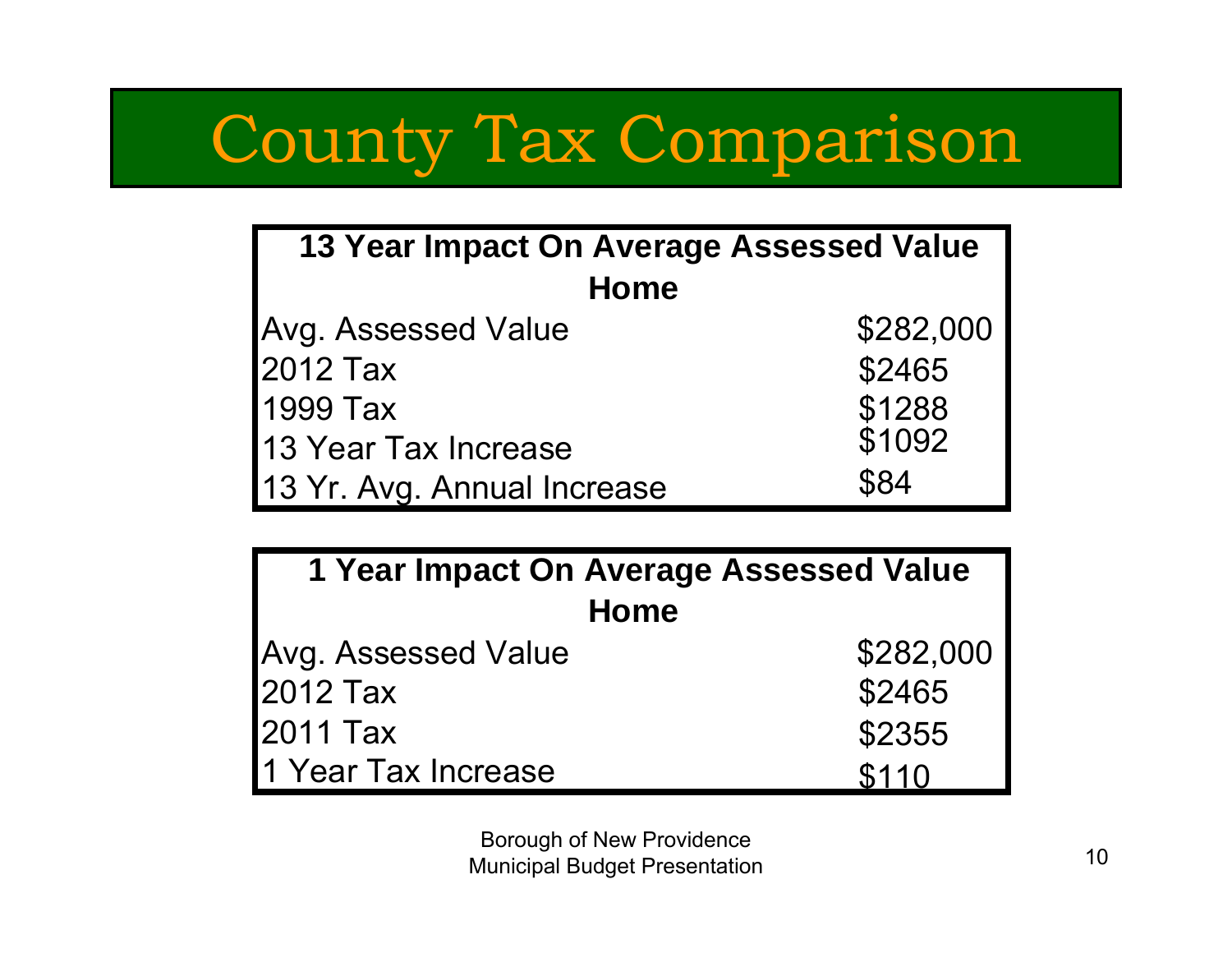## School Tax Comparison

| <b>13 Year Impact On Average Assessed Value</b> |                  |  |
|-------------------------------------------------|------------------|--|
| <b>Home</b>                                     |                  |  |
| Avg. Assessed Value                             | \$282,000        |  |
| 2012 Tax                                        | \$6968           |  |
| 1999 Tax                                        | \$3696<br>\$3272 |  |
| 13 Year Tax Increase                            |                  |  |
| 13 Yr. Avg. Annual Increase                     | \$252            |  |

| 1 Year Impact On Average Assessed Value |           |  |  |
|-----------------------------------------|-----------|--|--|
| Home                                    |           |  |  |
| <b>Avg. Assessed Value</b>              | \$282,000 |  |  |
| 2012 Tax                                | \$6968    |  |  |
| 2011 Tax                                | \$6926    |  |  |
| 1 Year Tax Increase                     | 42        |  |  |

Borough of New Providence **Municipal Budget Presentation** 11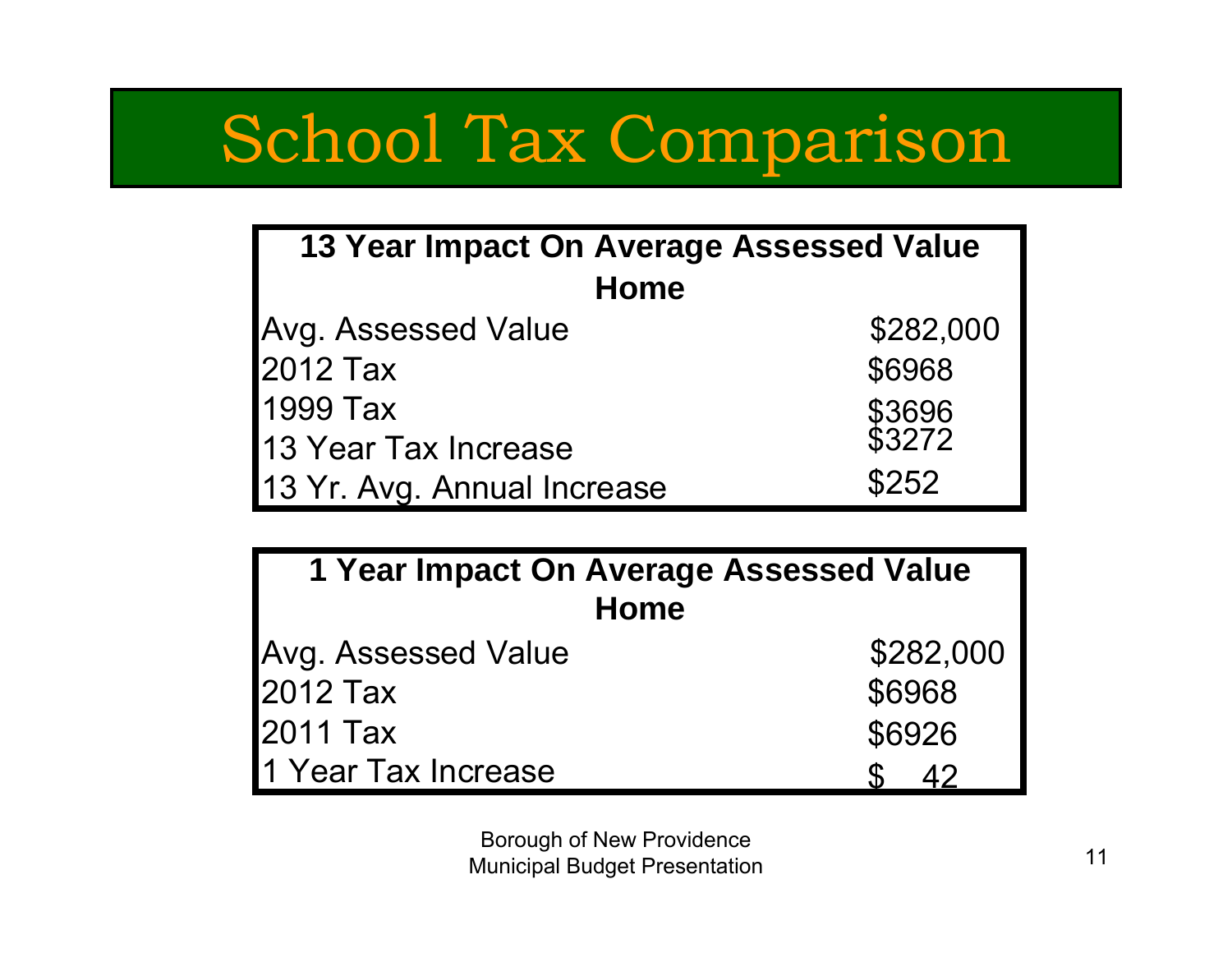# Total Tax Comparison

| 13 Year Impact On Average Assessed Value |           |  |  |
|------------------------------------------|-----------|--|--|
| <b>Home</b>                              |           |  |  |
| <b>Avg. Assessed Value</b>               | \$282,000 |  |  |
| 2012 Tax                                 | \$12,080  |  |  |
| 1999 Tax                                 | \$6,658   |  |  |
| 13 Year Tax Increase                     | \$5,422   |  |  |
| 13 Yr. Avg. Annual Increase              | \$417     |  |  |

| 1 Year Impact On Average Assessed Value |           |  |
|-----------------------------------------|-----------|--|
| <b>Home</b>                             |           |  |
| <b>Avg. Assessed Value</b>              | \$282,000 |  |
| 2012 Tax                                | \$12,080  |  |
| 2011 Tax                                | \$11,869  |  |
| 1 Year Tax Increase                     | 211       |  |

Borough of New Providence **Municipal Budget Presentation** 12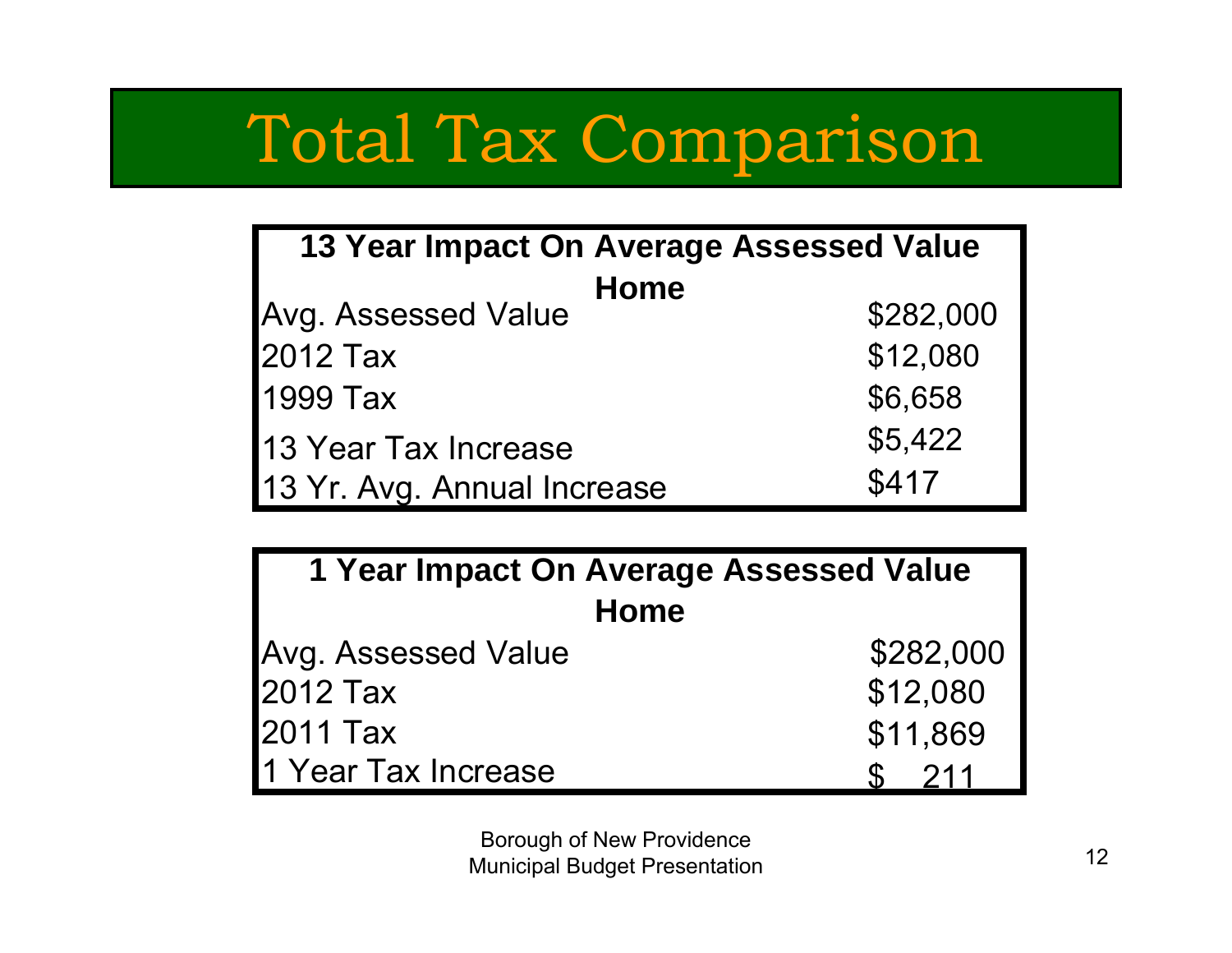#### APPROPRIATION SUMMARY

|                                                         |                 | Increase (Decrease)                         |          |
|---------------------------------------------------------|-----------------|---------------------------------------------|----------|
|                                                         | 2012            | 2012 Recommend over<br>2011 Modified Budget |          |
| <b>Description</b>                                      | <b>Proposed</b> | \$                                          | $\%$     |
| <b>SUMMARY</b>                                          |                 |                                             |          |
| <b>PUBLIC SAFETY</b>                                    | 3,596,895       | 136,905                                     | 0.82%    |
| PENSION, HEALTH INS. & EMPLOYEE BENEFITS                | 2,629,986       | (58, 392)                                   | $-0.35%$ |
| <b>INFRASTRUCTURE - CAPITAL IMPR &amp; DEBT SERVICE</b> | 2,369,844       | 249,126                                     | 1.49%    |
| <b>TAX RESERVES</b>                                     | 1,865,000       | 65,000                                      | 0.39%    |
| <b>PUBLIC WORKS</b>                                     | 1,750,350       | (50, 500)                                   | $-0.30%$ |
| <b>GENERAL GOVERNMENT</b>                               | 1,217,450       | 42,600                                      | 0.25%    |
| <b>GARBAGE COLLECTION &amp; RECYCLING</b>               | 887,300         | (34,066)                                    | $-0.20%$ |
| <b>SEWER TREATMENT &amp; DISPOSAL</b>                   | 1,008,500       | 19,600                                      | 0.12%    |
| <b>LIBRARY</b>                                          | 0               | 0                                           | 0.00%    |
| <b>STREET LIGHTS &amp; UTILITIES</b>                    | 625,000         | (53,000)                                    | $-0.32%$ |
| <b>LAND USE &amp; REGULATORY</b>                        | 312,837         | 18,000                                      | 0.11%    |
| <b>COMMUNITY ACTIVITIES &amp; EVENTS</b>                | 184,150         | 1,000                                       | 0.01%    |
| <b>INSURANCE</b>                                        | 170,000         | 5,000                                       | 0.03%    |
| <b>PUBLIC HEALTH</b>                                    | 131,475         | (338)                                       | 0.00%    |
| <b>GRANTS &amp; DONATIONS</b>                           | 23,779          | (203, 022)                                  | $-1.21%$ |
| DEFERRED CHARGES - EMERG AUTHORIZ                       | 0               | (100,000)                                   | $-0.60%$ |
| <b>TOTAL APPROPRIATIONS</b>                             | 16,772,566      | 37,914                                      | 0.23%    |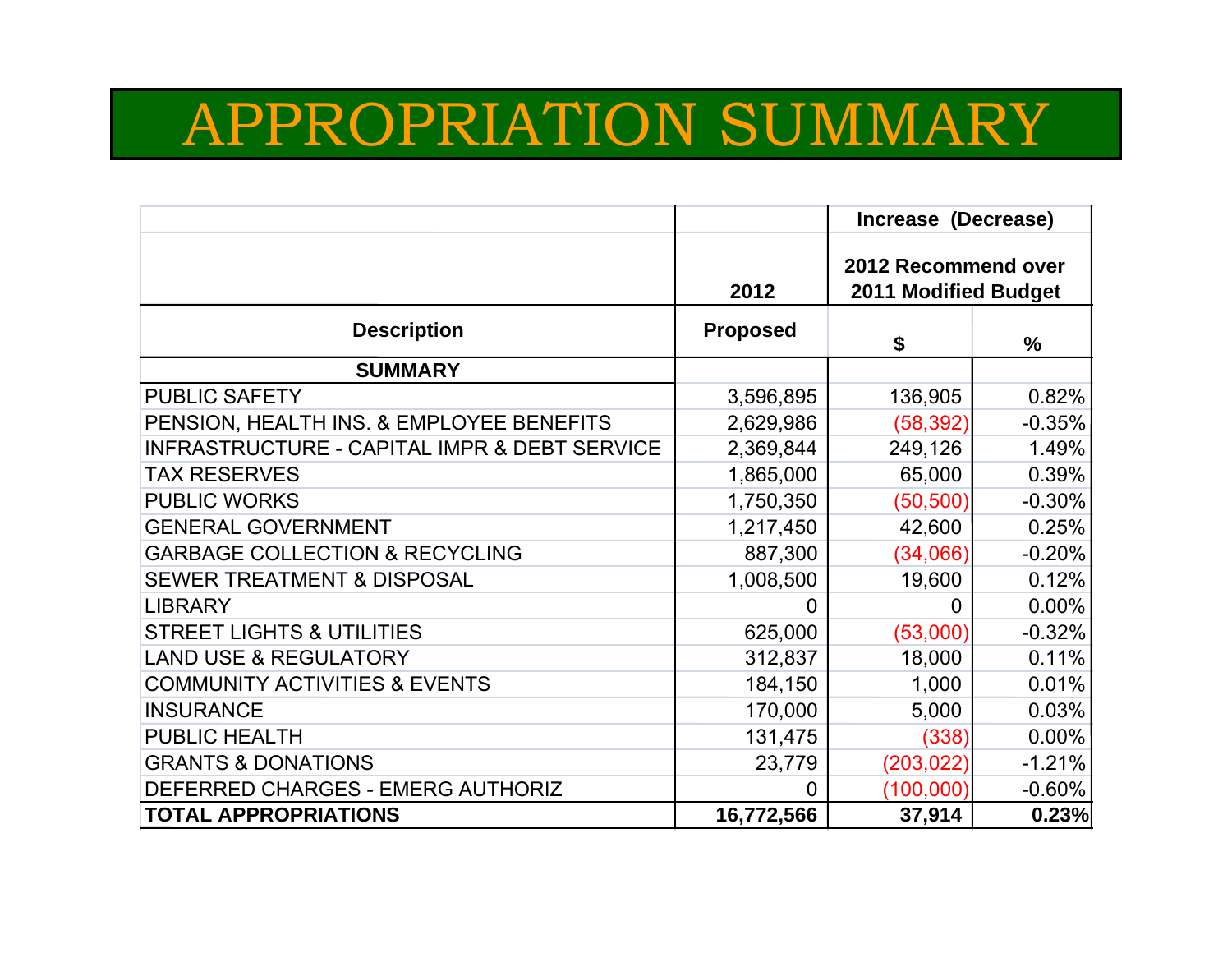#### New Providence 2011 Taxes Among the Lowest When Compared to Union County Peer Communities

|                |                              |            | <b>Population</b> | <b>Municipal</b><br><b>Taxes Per</b><br>Capita | <b>Other Costs</b><br>*** Per<br>Capita | <b>Effective Municipal</b><br><b>Taxes Per Capita</b> |
|----------------|------------------------------|------------|-------------------|------------------------------------------------|-----------------------------------------|-------------------------------------------------------|
|                |                              |            |                   |                                                |                                         |                                                       |
|                | <b>Neighboring Community</b> | 14,216,121 | 23,510            | 604.68                                         | 2577.98                                 | 882.66                                                |
| $\overline{2}$ | <b>New Providence</b>        | 11,064,597 | 12,171            | 909.10                                         |                                         | 909.10                                                |
| 3              | <b>Neighboring Community</b> | 10,463,308 | 13,183            | 793.70                                         | 122.74                                  | 916.44                                                |
| 4              | <b>Neighboring Community</b> | 24,109,790 | 30,316            | 795.28                                         | 129.96                                  | 925.25                                                |
| 5              | <b>Neighboring Community</b> | 20,290,974 | 22,625            | 896.84                                         | 189.53                                  | 1,886.37                                              |
| 6              | <b>Neighboring Community</b> | 7,279,117  | 6,685             | 1,088.87                                       | 68.98                                   | 1,153.86                                              |
| 7              | <b>Neighboring Community</b> | 25,663,596 | 21,457            | 1,196.05                                       | 63.90                                   | 1,259.95                                              |
| 8              | <b>Neighboring Community</b> | 20,790,527 | 15,817            | 1,314.44                                       |                                         | 1,314.44                                              |

*\*\*\* Other costs include sewer charges and garbage collection*

Borough of New Providence Municipal Budget Presentation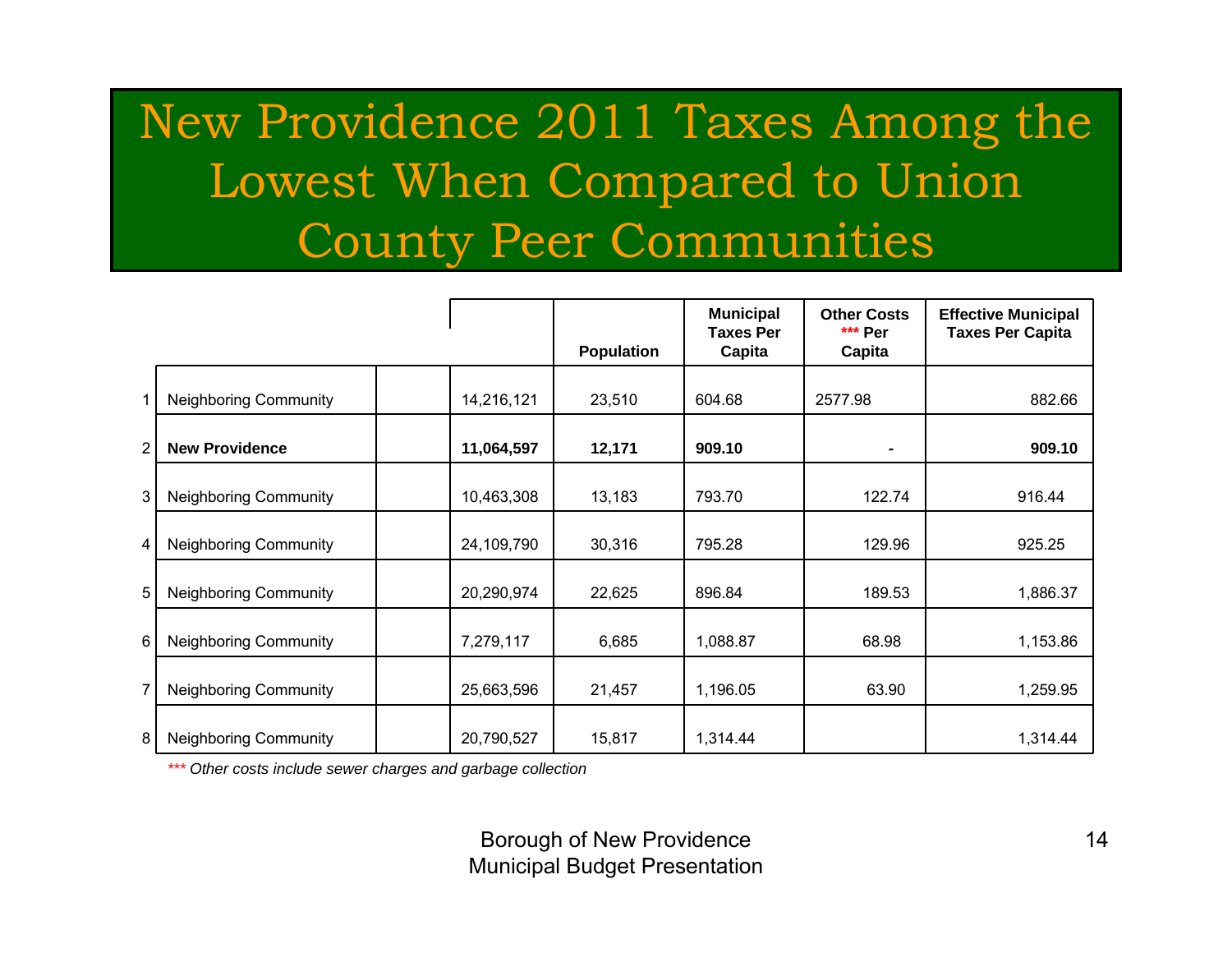#### Future Investment

The Mayor and Council will continue to invest in the Borough's future through initiatives such as:

- ►Funding ongoing road resurfacing and infrastructure improvements.
- ►Infiltration/inflow reduction.
- ►Technology Improvements
- ►Public Safety Police Equipment
- ►Recreation Improvements including Tennis Courts and Playgrounds.